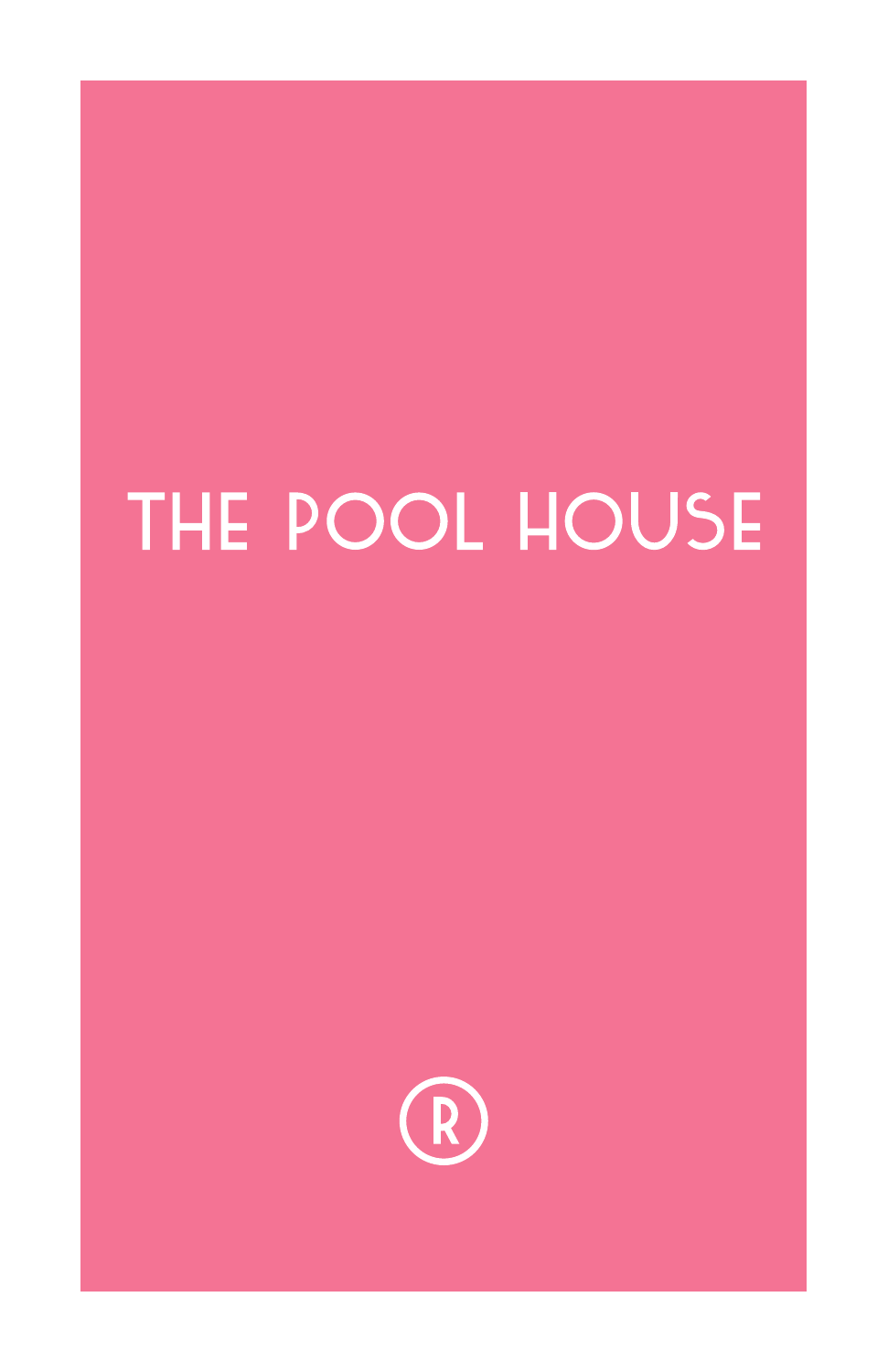## RAW BAR

*all served with cocktail sauce, mignonette, horseradish, hot sauce*

OYSTERS 18/32 selection of ½ dozen/dozen CHERRY STONE CLAMS 12 selection of ½ dozen

SHRIMP COCKTAIL 20 horseradish cocktail sauce, tabasco LITTLE NECK CLAMS 14

*platters served with cocktail sauce, mignonette, horseradish, hot sauce, romesco*

#### THE COUSTEAU 68 (serves 2-4)

"the sea, the great unifier, is man's only hope. now, as ever before,

6 oysters 6 cherry stone clams 4 shrimp 4 snow crab claws

#### THE HEMINGWAY 125 (serves 4-6)

"always do sober what you said you'd do drunk, that will teach you to keep your mouth shut"

9 oysters 6 cherry stone clams 5 shrimp 3oz tuna poke, 6 snow crab claws 3oz lobster cocktail

#### THE KRAKEN 175 (serves 6-8)

"the kraken is the legendary like sea monster of gigantic size, the sheer size and fearsome appearance have made it the common ocean-dwelling monster'

> 12 oysters 6 cherry stone clams and 6 little neck clams 6 shrimp, 1/2 chilled lobster 6oz tuna poke 8 snow crab claws 8oz king crab leg

#### FOR THOSE OF US WITH ALLERGIES

we take this pretty seriously, so please alert your server of any allergies or dietary restrictions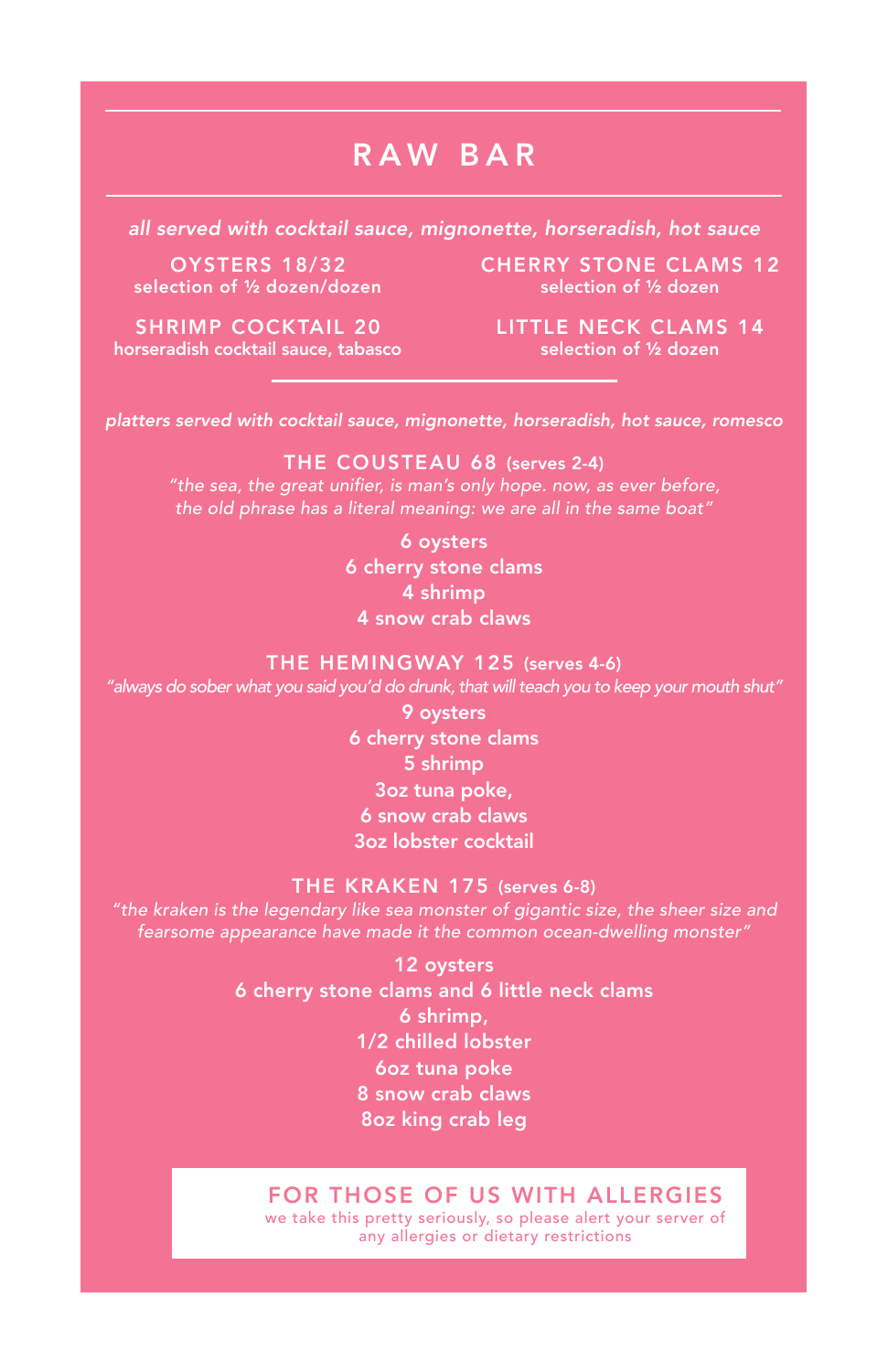## THE POOL HOUSE MENU

LOBSTER ROLL 28 maine lobster, celery, bibb lettuce, pickles, chips, toasted potato bun

> POPCORN SHRIMP 18 tempura battered, chipotle mayo, lemon

POOL BURGER 10 4oz angus burger, american cheese, pickles, chips

TUNA POKÉ 22 avocado, shaved red cabbage, sesame, soy, wontons, crispy onions

> SMOKEHOUSE WINGS 16 buffalo sauce, blue cheese, celery

B.A.L.T. 18 bacon, avocado, lettuce, tomato, toasted country white bread, chips

CALIFORNIA SPRING ROLL 15 rice wrapper, napa cabbage, avocado, scallions, carrots, cucumbers, alfalfa sprouts, spicy dipping sauce

WATERMELON SALAD 16 mint, feta, cucumber, red onion, arugula, korean chili flakes

FARMER'S GRAINS SALAD 15 toasted farro, tomatoes, cucumber, carrots, dried cranberries, red onions, romaine, lemon, olive oil, shaved parmesan, *add chicken +8 or shrimp +10*

> GUAC + CHIPS 12 lime, fresh pico de gallo

POOL FRIES 10

## KIDS MENU

#### CHICKEN FINGERS + FRIES 10 GRILLED CHEESE 10

## **DESSERT**

ASK ABOUT OUR ICE CREAM CHIPWICHES



#### EXECUTIVE CHEF: BRIAN CRAWFORD

consuming raw or undercooked meats, poultry, seafood, shellfish or egg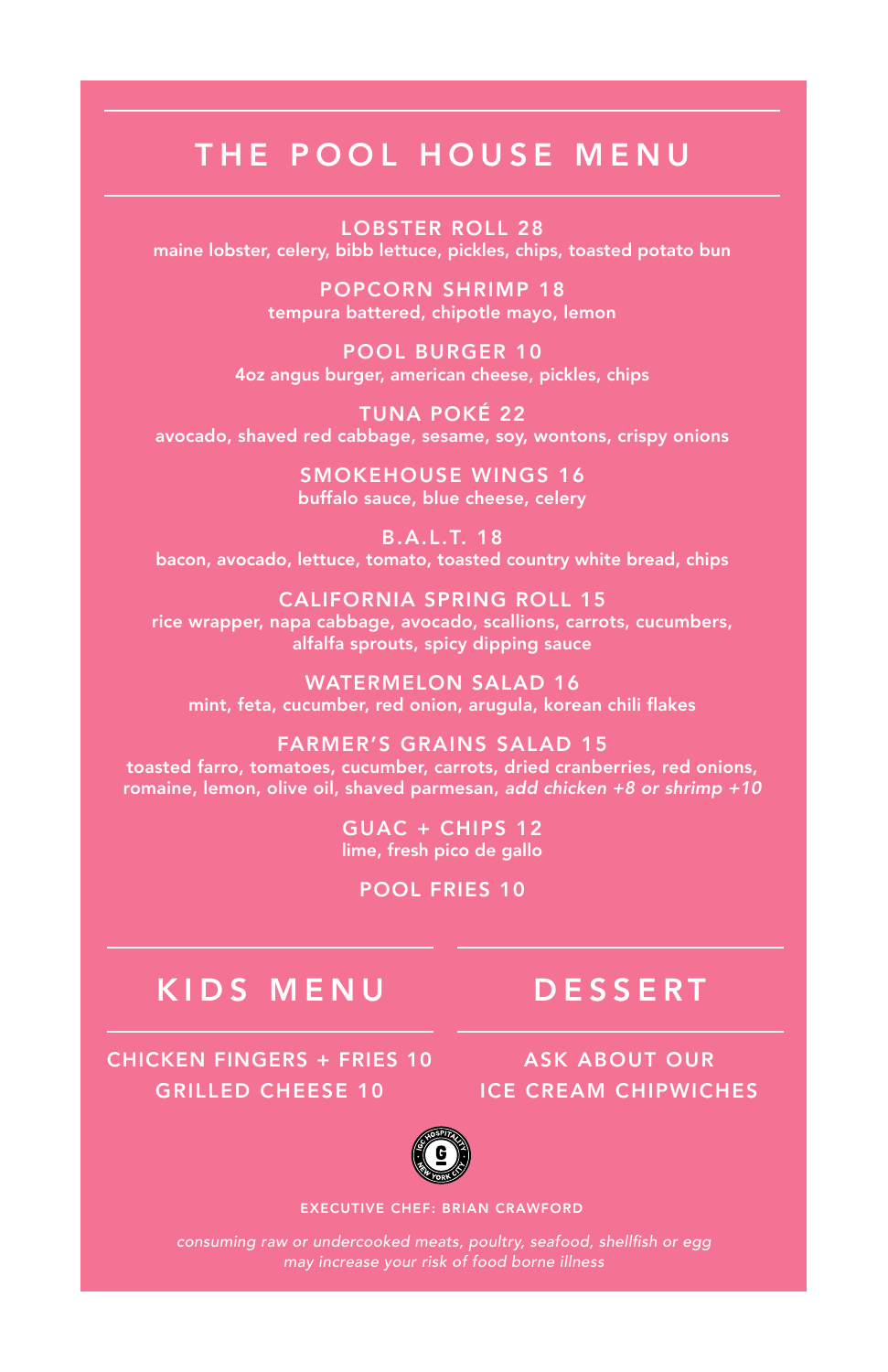## COCKTAILS

individual cocktail / large format

SHARK BITE 16/80 ghost pepper tequila, cucumber, watermelon, lime, tajin

> JAMAICAN BAY 16/80 coconut cartel rum, cucumber, lime

EZ-PASS 16/80 grey goose vodka, lavender, lemon, club soda

DALTON'S MARGARITA 14/70 cazadores tequila, orange liqueur, agave, lime

HARBOR SUNSET 15/75 crop cucumber vodka, dry curaçao, aloe liqueur chareau, orange blossom, lemon

> MEZCALOMA 16/80 ilegal mezcal, grapefruit, club soda

BLACKBERRY SPRITZ 14/70 victoria pink gin, blackberry, aperol, lemon

ESPRESSO MARTINI 16 tito's vodka, mr. black, kahlua, espresso

FROSÉ 14 rosé, stoli citros vodka, rockey's botanical liqueur, strawberry, lemon

FROZEN FROZEN

FROZEN PASSION FRUIT MARGARITA 16 1800 silver tequila, passion fruit, grand marnier, lime

### HARD SELTZER

#### SIP MARGS

CLASSIC MARGARITA 8 MANGO MARGARITA 8 BUCKET OF SIX 40

#### WHITE CLAW

BLACK CHERRY 8 BUCKET OF SIX 40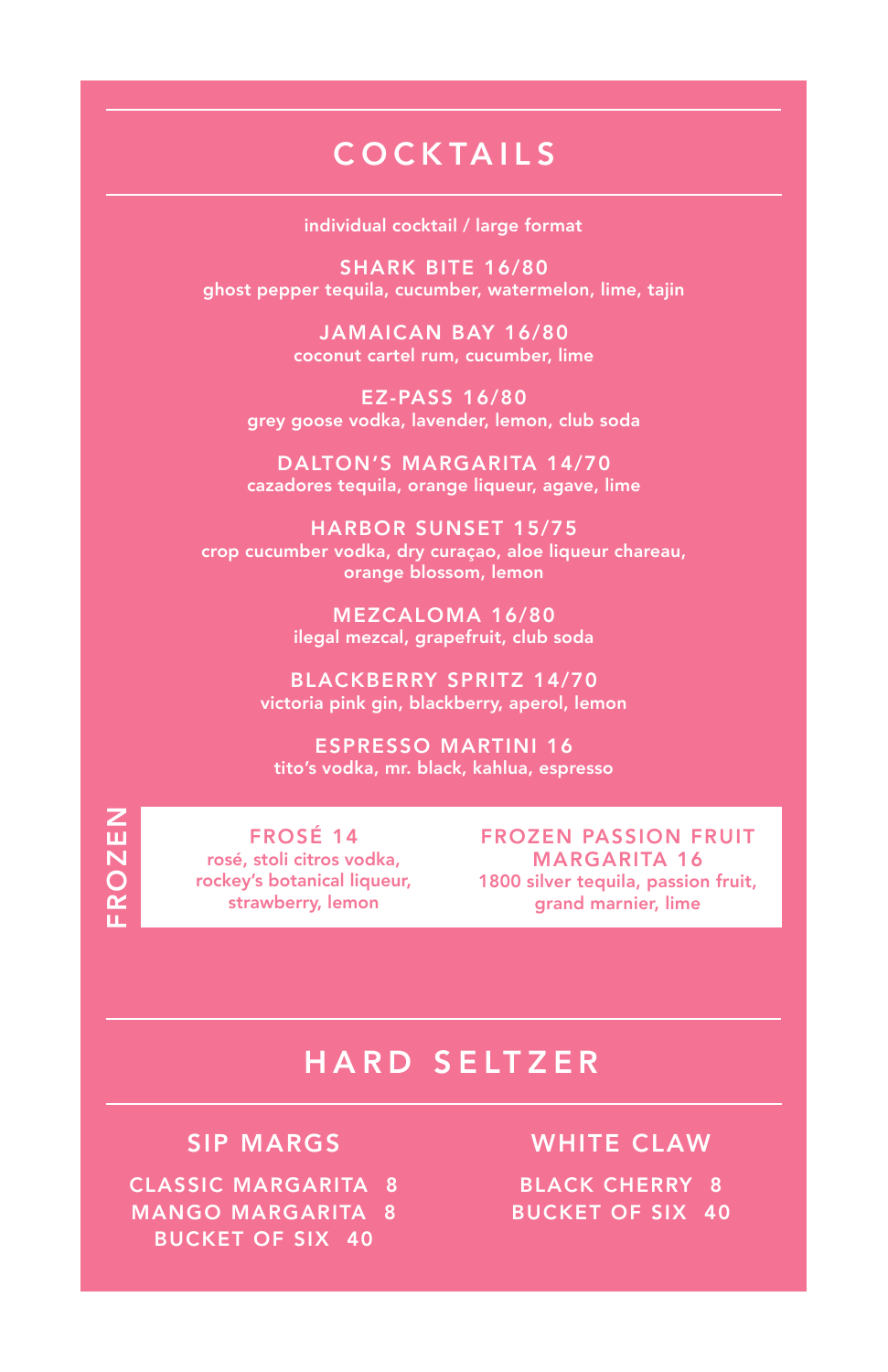## BEER

KONA 8/40 ROCKAWAY IPA 8/40 can / bucket of 6

CORONA LIGHT 7/35 BLUE POINT SUMMER 8 BUD LIGHT 6/30 HOEGAARDEN 8 MICHELOB ULTRA 7/35 SIXPOINT CRISP PILZ 8 MODELO 8 CANS DRAFT

## WINES BY THE GLASS

#### WHITE / SPARKLING

| <b>PROSECCO</b>                      | 11              |
|--------------------------------------|-----------------|
| <b>PINOT GRIGIO Lavis, it</b>        | 12 <sub>2</sub> |
| <b>SAUVIGNON BLANC Buisse, fr</b>    | 13              |
| <b>CHARDONNAY Boen, ca</b>           | 14              |
| <b>CHARDONNAY Red Tail Ridge, ny</b> | 14              |
| <b>CHABLIS</b> Louis Jadot, fr       | 18              |
| <b>ROSÉ</b>                          |                 |
| <b>Summer Water, ca</b>              | 12 <sub>2</sub> |
| Studio by Miraval, fr                | 14              |
| <b>RED</b>                           |                 |
| PINOT NOIR J Vineyards, ca           | 15              |
| <b>CABERNET Uppercut, ca</b>         | 15              |
| <b>MALBEC Colores Del Sol, ar</b>    | 12 <sub>2</sub> |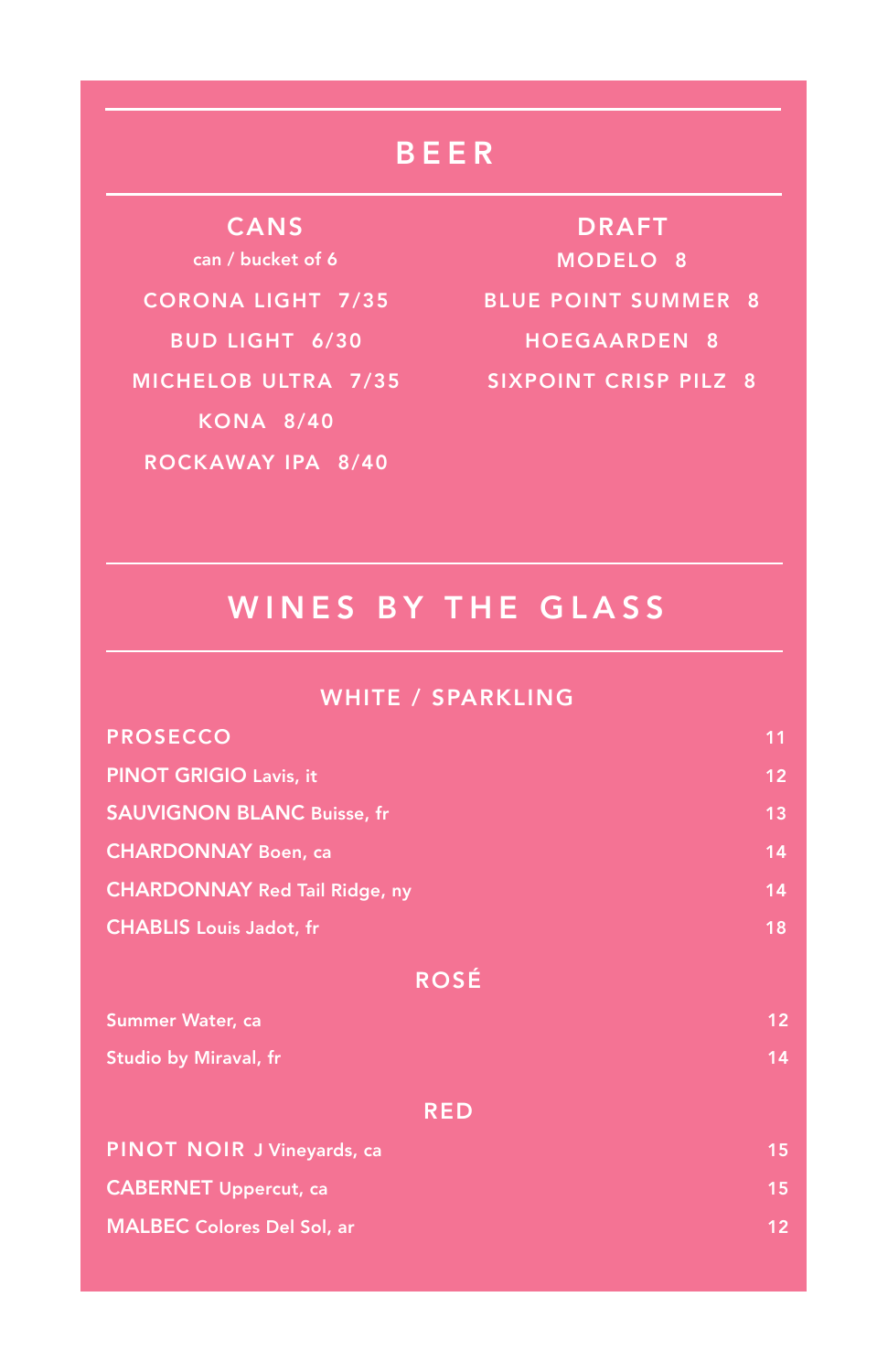## WINES BY THE BOTTLE

#### **WHITE**

| <b>PINOT GRIGIO</b>                  |     |
|--------------------------------------|-----|
| Lavis, it '20                        | 48  |
| Santa Margherita, it '20             | 75  |
| <b>SAUVIGNON BLANC</b>               |     |
| Momo, nz '20                         | 60  |
| Paul Buisse, fr '20                  | 52  |
| Emmolo, ca '20                       | 75  |
|                                      |     |
| <b>SANCERRE Mellot, fr '20</b>       | 75  |
| <b>CHARDONNAY</b>                    |     |
| Boen, ca '19                         | 56  |
| Red Tail Ridge, ny '17               | 56  |
| Sonoma-Cutrer                        |     |
| Russian River Ranches, ca '18        | 70  |
| Jordan, ca '18                       | 90  |
| <b>BURGUNDY</b>                      |     |
| Jadot Chablis Sabliere, fr '18       | 70  |
| Drouhin Chassagne-Montrachet, fr '18 | 155 |
| ALBARIÑO Alba Vega N, sp '19         | 75  |
| <b>RIESLING</b>                      |     |
| <b>Empire Estate, ny '18</b>         | 55  |
| Urban by Nik Weis, ge                | 55  |
| <b>SPARKLING</b>                     |     |
| PROSECCO Stellina di Note, it        | 55  |
| <b>SPARKLING Lieb Cellars, ny</b>    | 65  |
| <b>BRUT Moet Chandon, fr</b>         | 130 |
| ROSÉ Lieb Cellars, ny                | 70  |
| <b>ROSE Piper-Heidsieck, fr</b>      | 165 |
|                                      |     |
| CHAMPAGNE Dom Perignon, fr '10 450   |     |
| <b>LARGE FORMAT</b>                  |     |

BRUT Moet Chandon Brut 1.5L, fr 250

#### ROSÉ

| Summer Water, fr '20          | 45. |
|-------------------------------|-----|
| Studio by Miraval, fr '21     | 55. |
| Hampton Water, fr '21         | 55. |
| <b>Chateau Minuty, fr '21</b> | -60 |

#### LARGE FORMAT

| Hampton Water 1.5L, fr '21 |  | 110 |
|----------------------------|--|-----|
| Hampton Water 3L, fr '21   |  | 220 |

RED

| <b>PINOT NOIR</b>                                       |                  |
|---------------------------------------------------------|------------------|
| J Vineyards, ca '17                                     | 60               |
| Benton Lane, or '19                                     | 65               |
| Banshee, ca '19                                         | 65               |
| <b>BURGUNDY</b>                                         |                  |
| Regnard Bourgogne, fr '19                               | 75               |
| <b>CABERNET SAUVIGNON</b>                               |                  |
| Uppercut, ca '19                                        | 60               |
| Daou, ca '18                                            | 75               |
| Quilt, ca '18                                           | 110              |
| Spring Mountain, ca '05                                 | $\overline{125}$ |
| Jordan Alexander Valley, ca '16                         | 150              |
| Caymus, ca '18                                          | 210              |
| <b>MALBEC</b>                                           |                  |
| Colores Del Sol, ar' 19                                 | 48               |
| Ernesto Catenary Siesta, ar '16                         | 80               |
| Red Schooner, ar '19                                    | 125              |
| <b>MONTEPULCIANO Barba, it '19</b>                      | 55               |
| <b>GRENACHE Gigondas, fr '19</b>                        | 75               |
| RIOJA Monte Real, sp '16                                | 70               |
| <b>SUPER TUSCAN</b><br>Ca'Marcanda by Gaja 'Promis', it | 90               |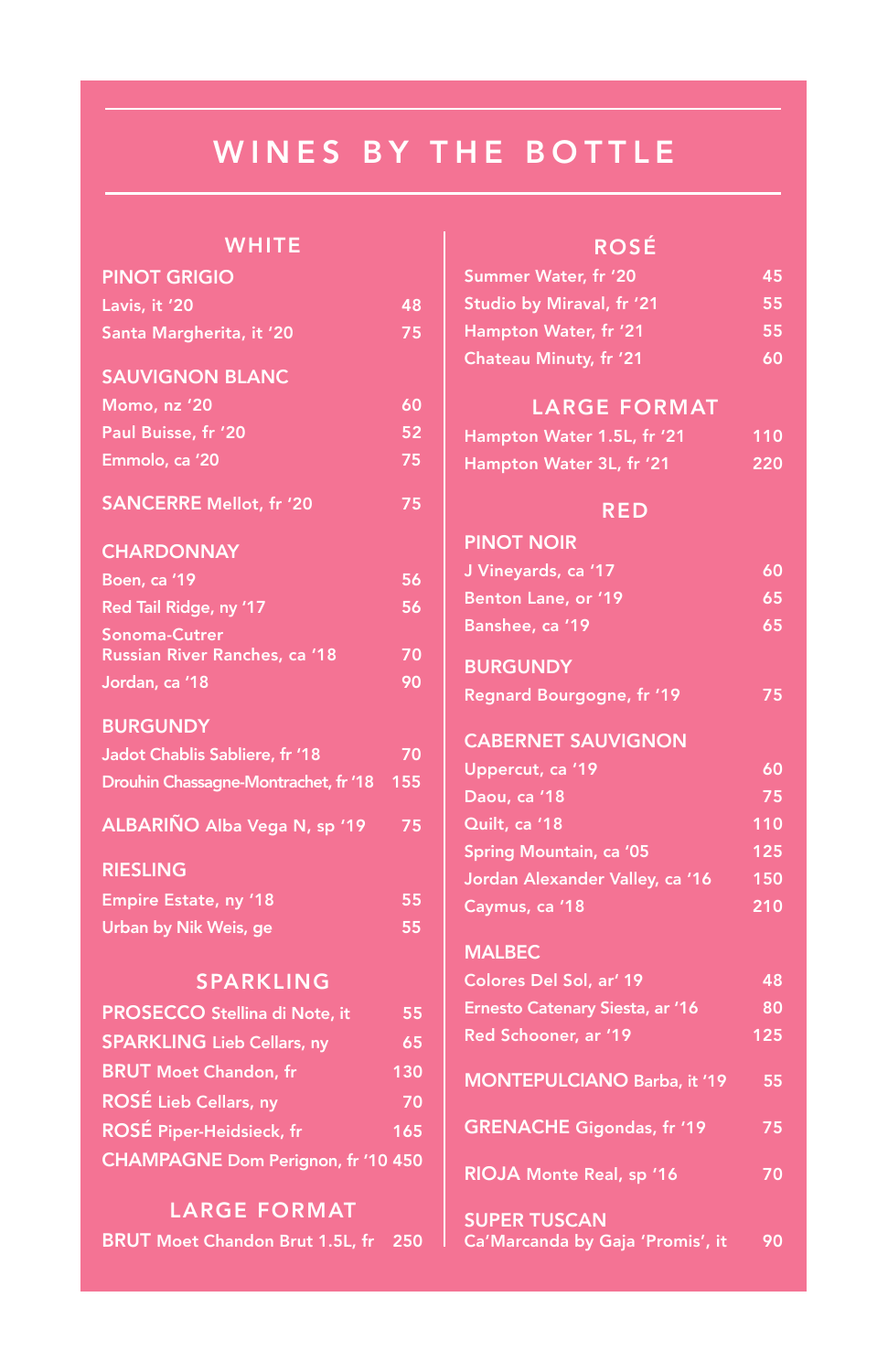## SPIRITS BY THE BOTTLE

#### VODKA

#### GIN

#### TEQUILA

| DON JULIO BLANCO  325    |  |
|--------------------------|--|
| DON JULIO REPOSADO  350  |  |
|                          |  |
|                          |  |
| CLASE AZUL REPOSADO  650 |  |
| LANETA EXTRA AÑEJO  700  |  |

BOURBON / SCOTCH / WHISKEY

| WOODFORD RESERVE  300     |  |
|---------------------------|--|
|                           |  |
| JOHNNIE WALKER BLACK  350 |  |
|                           |  |